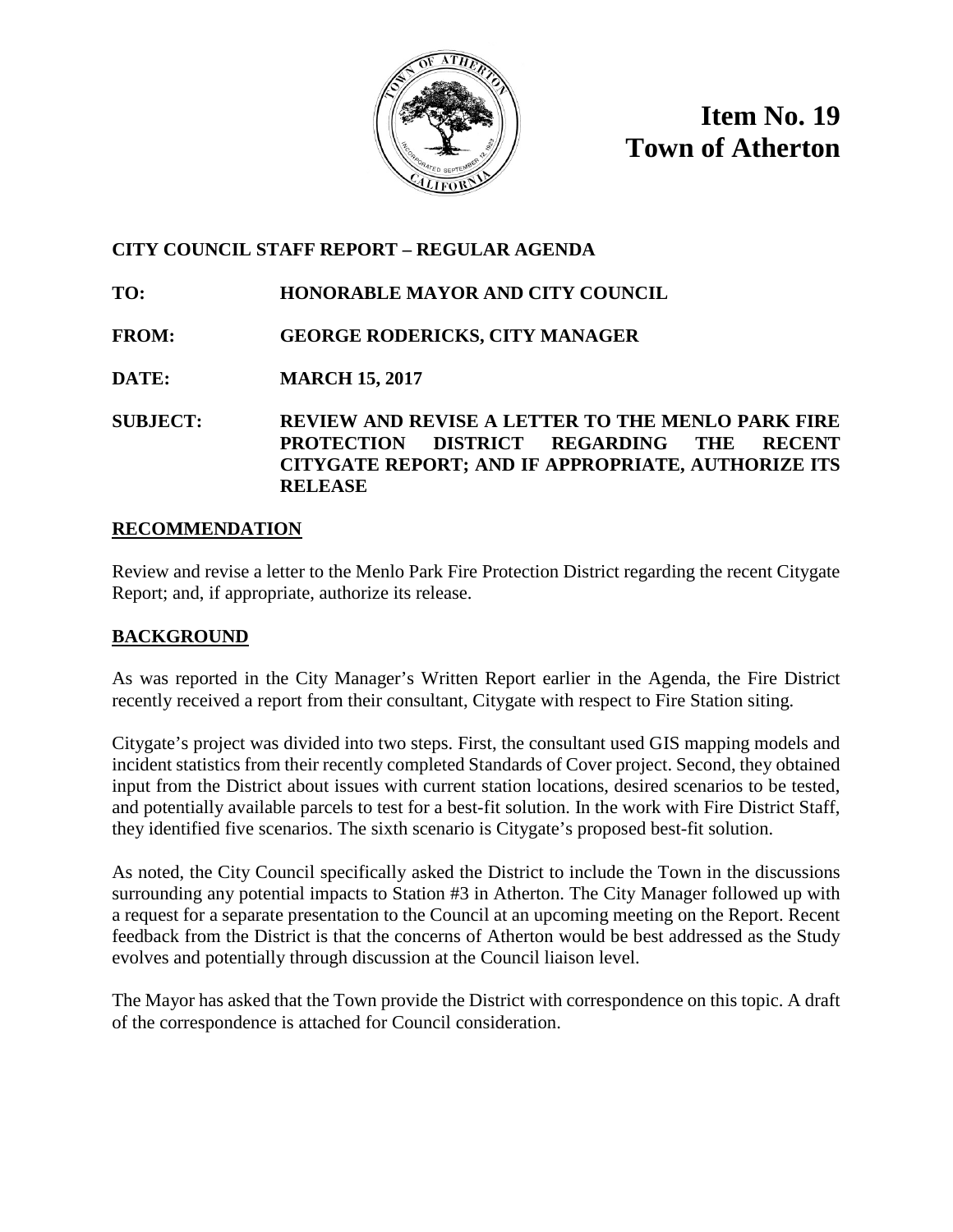Consideration of Letter to Fire District Regarding the Citygate Report March 15, 2017 Page 2 of 2

## **POLICY FOCUS**

The Town has expressed concerns to the District regarding changes in service delivery that impacts Atherton and has requested that the District include the City Council in those conversations as early as possible.

## **FISCAL IMPACT**

None.

## **PUBLIC NOTICE**

Public notification was achieved by posting the agenda, with this agenda item being listed, at least 72 hours prior to the meeting in print and electronically. Information about the project is also disseminated via the Town's electronic News Flash and Atherton Online. There are approximately 1,600 subscribers to the Town's electronic News Flash publications. Subscribers include residents as well as stakeholders – to include, but be not limited to, media outlets, school districts, Menlo Park Fire District, service provides (water, power, and sewer), and regional elected officials.

### **ATTACHMENTS**

Draft Letter to the Fire District – to be published by Friday, March 10.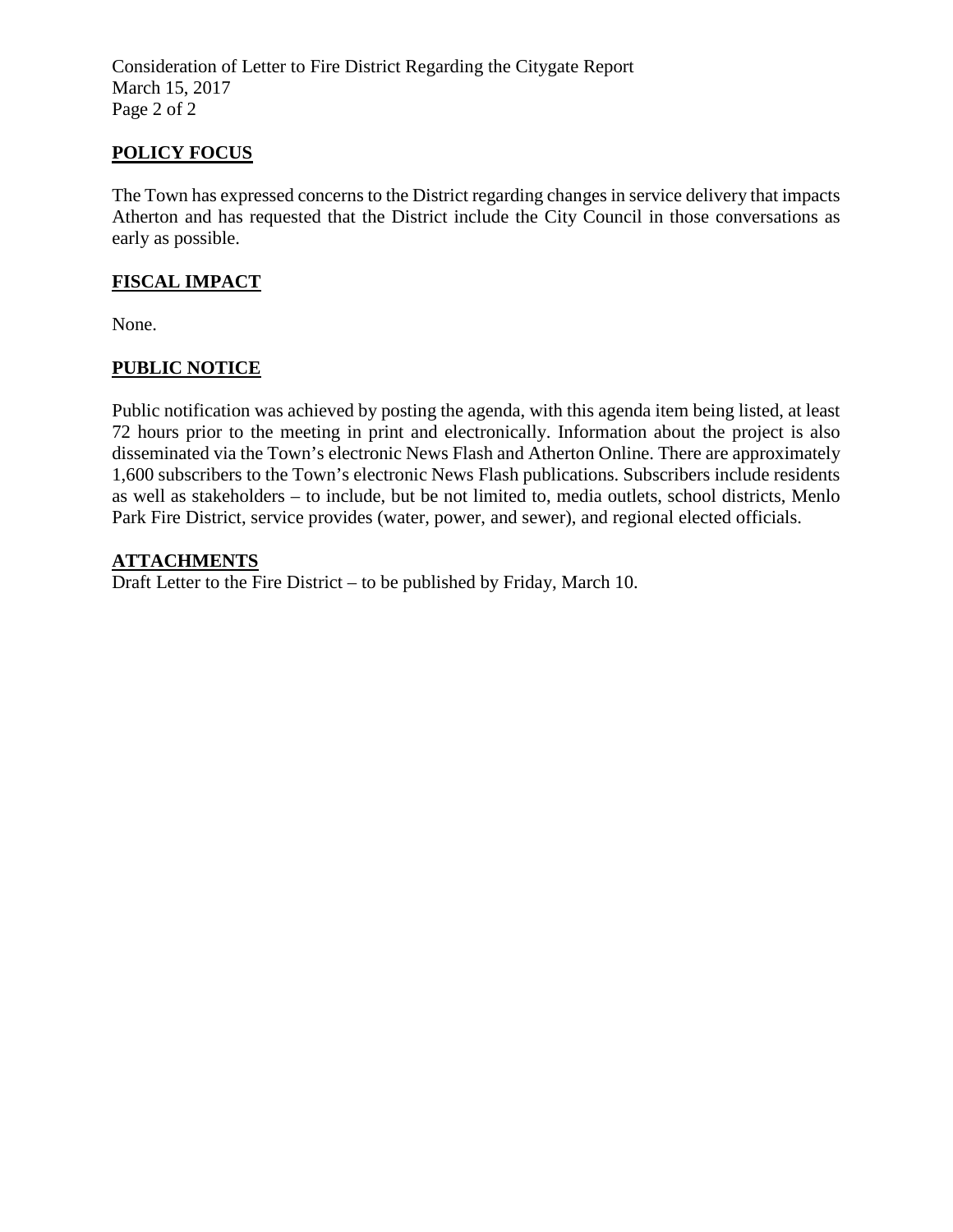

**Town of Atherton Office of the Mayor 91 Ashfield Road Atherton, California 94027 Phone: (650) 752-0500 Fax: (650) 614-1212**

March 15, 2017

Peter Carpenter, President Menlo Park Fire Protection District 170 Middlefield Road Menlo Park, CA 94025

# *SUBJECT: CITYGATE REPORT*

Dear Mr. Carpenter:

In December 2016, the Town and Fire District held its Annual Joint Council/Board Meeting. The purpose of that meeting was discussion of issues of joint concern. During that meeting, the Fire Chief advised the group that the District was taking its 2015 Standards of Cover Analysis and updating it for essential fire station locations, primarily Stations #3, #4, and #5 which had never been evaluated.

The Council expressed keen interest in the Report and its analysis, particularly as it relates to Station #3, the only fire station in Atherton. Obviously, any decision about the future of that fire station directly affects the Town of Atherton and service delivery, and the Council asked to be specifically involved. Further, the Council reiterated its desire for the District to reconsider expanded service delivery options as part of Atherton's new Civic Center Project. At the meeting, the District committed to involving the Town and seeking input as much as possible as the Report develops.

However, the Atherton Council Liaison attended the February 21, 2017 District Board Meeting and found that the Citygate Report had been completed without seeking or considering any input from the Town. Instead, the Citygate Report was recommended for acceptance by the Board, together with an updated Station and land acquisition plan to come – directly affecting the Town, its residents and its emergency responders. For some reason, the Report answered a question about the Atherton Civic Center that the Town had not asked. Presumably answering a question that the Fire District posed, the Report concluded that an added engine station at the Atherton Civic Center is not recommended. Atherton had reached this same conclusion previously and instead the Town requested an emergency medical response unit, participation in the EOC, or planning for future growth to expand services to residents. The Citygate Report does not respond to the requests for services that Atherton asked to be included in its Civic Center. In response to Atherton's request for additional fire district presence in Atherton, the study requested by the Fire District concludes that Station #3 should be relocated **out of Town**.

This is exactly the type of discussion in which the Council specifically requested an opportunity to participate given its potential impact on Atherton residents. While the Fire District is indeed a separate legal entity, we share a common interest in jurisdiction. It is that jurisdiction that prompts